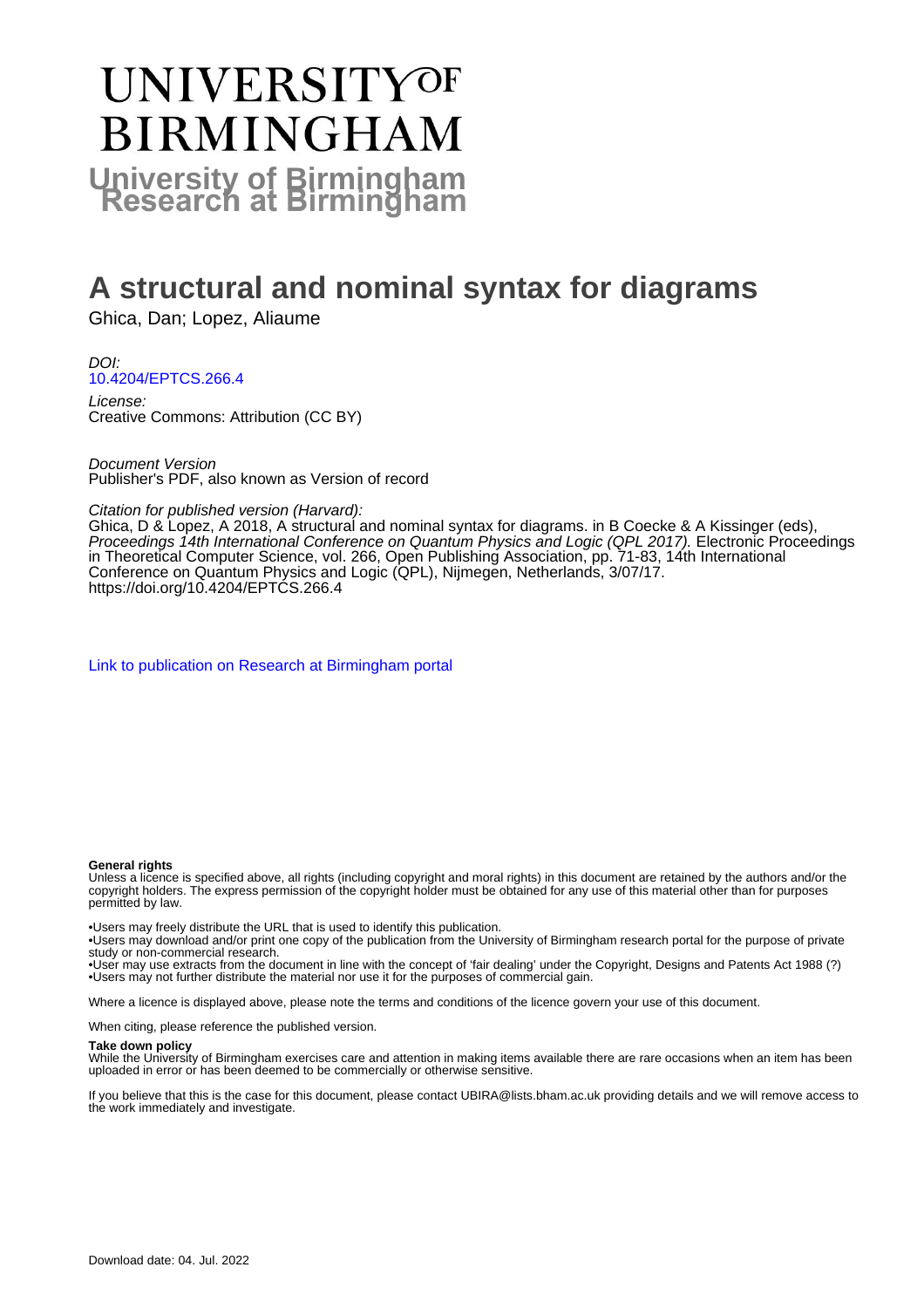# A Structural and Nominal Syntax for Diagrams

Dan R. Ghica University of Birmingham

Aliaume Lopez ENS Cachan, Université Paris-Saclay

The correspondence between monoidal categories and graphical languages of diagrams has been studied extensively, leading to applications in quantum computing and communication, systems theory, circuit design and more. From the categorical perspective, diagrams can be specified using (name-free) combinators which enjoy elegant equational properties. However, conventional notations for diagrammatic structures, such as hardware description languages (VHDL, VERILOG) or graph languages (DOT), use a different style, which is flat, relational, and reliant on extensive use of names (labels). Such languages are not known to enjoy nice syntactic equational properties. However, since they make it relatively easy to specify (and modify) arbitrary diagrammatic structures they are more popular than the combinator style. In this paper we show how the two approaches to diagram syntax can be reconciled and unified in a way that does not change the semantics and the existing equational theory. Additionally, we give sound and complete equational theories for the combined syntax.

# 1 Specifying graphs

Graphs and their visual representations (diagrams) are an appealing way of describing many kinds of systems, in particular circuits. Work originated in the study of quantum computation [\[1\]](#page-12-0) has exploited the connection between various classes of graphs and monoidal categories, going back to the seminal work of Joyal and Street [\[14\]](#page-13-1), to add a layer of structure which makes reasoning about and with diagrams not just intuitive but also mathematically rigorous. Subsequently this connection was extended in many surprising and interesting directions, from computational linguistics [\[17\]](#page-13-2), to modelling signal flow [\[4\]](#page-13-3) and synchronous [\[9\]](#page-13-4) or asynchronous [\[8\]](#page-13-5) circuits. New automated reasoning tools based on diagrams, rather than the usual linear algebraic syntax, are a particularly exciting development (see <http://globular.science/>). This convenient and elegant interplay between the dual categorical and diagrammatic methods are by now a mature and rich area of research [\[18\]](#page-13-6).

Although these developments convincingly establish the usefulness of categorical diagrammatics in reasoning about many kinds of systems, we note that little has been suggested in terms of a workable syntax which is conceptually compatible with it, but also with conventional notations, which are unstructured and relational. Examples of the latter are hardware description languages such as VERILOG and VHDL, or graph languages such as DOT (see <http://www.graphviz.org/>). Indeed, in the literature the categorical combinators are usually taken as an implicit diagram syntax. Whereas such a syntax is expressive enough to describe the desired classes of graphs, it is often not as convenient as the alternatives. Although categorical combinators can be elegant and succinct in certain situation, *point-free* languages of combinators generally hold little appeal as concrete syntax (e.g. APL).

Conventional diagram syntax lacks structure. It is a "flat" relational description of the graph. Whereas the categorical combinators are name-free, conventional syntax uses an abundance of names, for nodes and sometimes even for edges. Although these languages are widely used, they are broadly considered both inelegant and unwieldy, and purely structural alternatives have been proposed [\[2\]](#page-12-1).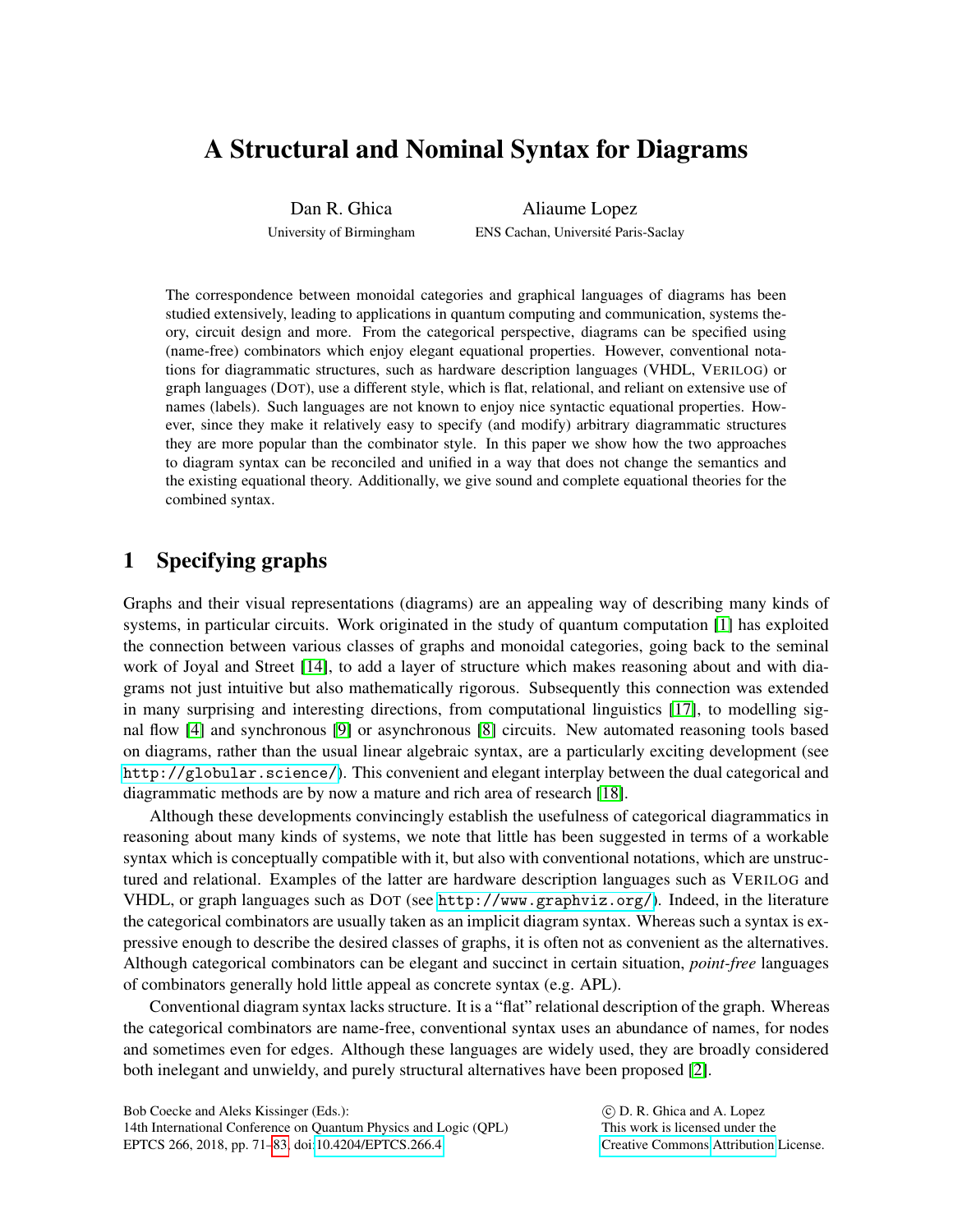Before diving into technicalities let us consider a simple motivating example. Consider the diagram below, consisting of two components *f* and *g*, the first with one input and three outputs and second with three inputs and one output, connected in the obvious way:



In the categorical, combinator-style, specification such a diagram would be succinctly written as the *composition f*;  $g: 1 \rightarrow 1$ , of  $f: 1 \rightarrow 3$  and  $g: 3 \rightarrow 1$ . A VHDL-style description would look more verbose: module fg(input u; output v)

begin

```
component f(input x1; output y1, y2, y3);
 component g(input z1, z2, z3; output t1);
 wire y1, z1; wire y2, z2; wire y3, z3; wire u, x1; wire t1, v;
end
```
This is the diagram annotated with all the names used above:



In highly structured diagrams the categorical notation is concise and elegant. However, realistic circuits may also use arbitrary connections. Consider a variation of the circuit above:



The flat description can be adjusted to cope with arbitrary connector reassignments:

```
module fg(input u1, u2; output v1, v2)
begin
  component f(input x1; output y1, y2, y3);
  component g(input z1, z2, z3; output t1);
  wire y1, z1; wire y3, z3; wire y2, v2; wire u2, z2; wire u1, x1; wire t1, v1;
end
```
The categorical style description is now more intricate, requiring a mix of sequential (;) and parallel (*tensor*, ⊗) composition along with the use of *structural* combinators such as the single connector (*identity*, *i*) and crossing connector (*symmetry*,  $\gamma$ ): ( $f \otimes i$ );( $i \otimes \gamma \otimes i$ );( $i \otimes \gamma \otimes i$ );( $g \otimes i$ ).

The combinator-style variable-free syntax is appealing for highly structured diagrams and awkward for arbitrary ones, whereas the flat and unstructured syntax seems useful in the case of unstructured and unnecessarily verbose for structured graphs. Without advocating one style or the other, in this paper we present a syntax which shows that the two are compatible. Our contributions are therefore as follows:

1. Preserving and extending the equational theory.

- 2. Possibly eliminating the need for structural combinators.
- 3. Preserving and conserving the expressiveness of the underlying diagrams.
- 4. Reasoning equationally in the new syntax.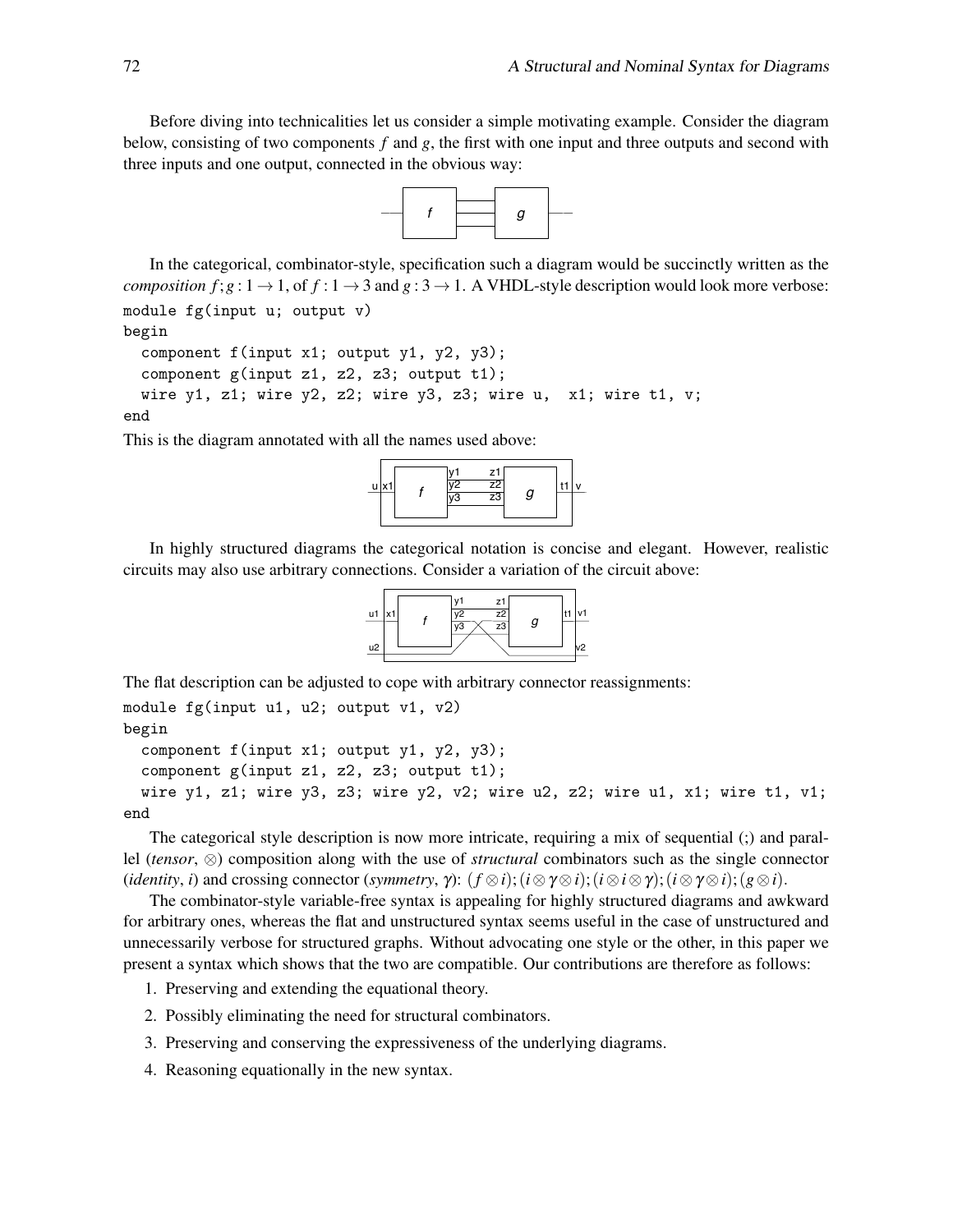$$
\begin{array}{c|c|c|c|c|c|c} \hline x & -|x+y:0 \to 1 \mid x \leq x & -|x+y:1 \to 0 \mid x \leq x & -|-k:m \to n \mid \emptyset \\ \hline \hline \Gamma \cup \Delta \vdash M:m_1 \to m_2 \mid \leq & \Gamma' \mid \Delta' \vdash N:n_1 \to n_2 \mid \leq' \\ \hline \hline \Gamma \uplus \Gamma' \mid \Delta \uplus \Delta' \vdash M; N:m_1 \to n_2 \mid \leq \cup \leq' \cup ((\Gamma \uplus \Delta) \times (\Gamma' \uplus \Delta')) & m_2 = n_1 \\ \hline \hline \Gamma \mid \Delta \vdash M:m_1 \to m_2 \mid \leq & \Gamma' \mid \Delta' \vdash N:n_1 \to n_2 \mid \leq' \\ \hline \hline \Gamma \uplus \Gamma' \mid \Delta \uplus \Delta' \vdash M \otimes N:m_1+n_1 \to m_2+n_2 \mid \leq \cup \leq' ] \\ \hline \Gamma \mid \Delta \vdash M:m_1 \to m_2 \mid \leq & [\leq \cup \{(x,y)\}] \text{ is a partial order} \\ \hline \Gamma \mid \Delta \vdash M:m_1 \to m_2 \mid \leq \cup \{(x,y)\} ] & & & & \Gamma, x \mid \Delta, y \vdash M:m_1 \to m_2 \mid \leq & x \leq y \\ \hline \Gamma \mid \Delta \vdash \overline{xy}.M:m_1 \to m_2 \mid \leq \setminus \{x,y\} \end{array}
$$

<span id="page-3-0"></span>Figure 1: Uniflow diagrams typing rules

## 2 Uniflow diagrams

A PROP (abbreviation of *products and permutations*) is a strict symmetric monoidal category where every object is a natural number [\[11\]](#page-13-7). We give a graph semantics of PROPs based on Kissinger's *framed point graphs* [\[15\]](#page-13-8). Let a labelled directed acyclic graph (DAG) be a DAG (*V*,*E*) equipped with a partial injection  $f: V \to L$  and a relation  $E \subseteq V^2$  such that the transitive and reflexive closure of E is a partial order on *V*. Let a labelled interfaced DAG (LIDAG) be a labelled DAG with two distinguished lists of unlabelled nodes representing the "input" and "output" ports. Unlabelled nodes are called *wire nodes*, and edges connecting them are called *wires*. A wire homeomorphism [\[15,](#page-13-8) Sec. 5.2.1] is any insertion or removal of wire nodes along wires which does not otherwise change the shape of the graph. Two LIDAGs are considered to be equivalent if they are graph isomorphic up to renaming vertices and wire homeomorphisms. The quotienting of LIDAGs by this equivalence gives us *framed point DAGs* [\[15,](#page-13-8) Def. 5.3.1], which we will call *uniflow diagrams*. We give a syntax for uniflow diagram as follows:

$$
M ::= k | i | \gamma | M; M | M \otimes M | x | \overline{xy}.M,
$$

where  $k \in K$  are the constants and *x* variables. The language is essentially that of symmetrical monoidal categorical combinators (identity, symmetry, composition, tensor) over a signature, extended with variables and a binding construct we read as *link x and y in M*. We equip this language with a type system, where judgements are of the form  $\Gamma | \Delta \vdash M : m \rightarrow n | R$ .  $\Gamma$  is a set of *input variables*,  $\Delta$  of *output variables* and *R* a partial order on their (disjoint) union, called the *anchor* of the diagram (Fig. [1\)](#page-3-0). The anchor relation is a syntactic discipline used to prevent the inadvertent introduction of cycles. Note that  $i: 1 \rightarrow 1$ and  $\gamma$ : 2  $\rightarrow$  2 have the same typing rules as the constants. The type  $m \rightarrow n$  represents a uniflow diagram with *m* (unlabelled) inputs and *n* (unlabelled) outputs. Given a relation *R* we denote by  $[R]$  its transitive and reflexive closure. For any set *S*, we define  $R \setminus S = \{(x, y) \in R \mid x, y \notin S\}$ .

We give a concrete graph-theoretic semantics of the uniflow diagram. We may write  $\Gamma | \Delta \vdash M$  if  $\Gamma | \Delta \vdash M : m \rightarrow n | R$  for some  $m, n \in \mathbb{N}$  and some partial order R. The semantics is defined by induction on the typing derivation. The meaning of a judgement  $\Gamma | \Delta \vdash M : m \rightarrow n | R$  is a uniflow diagram  $(V, I, O, E, f : V \to K \cup \mathbb{A})$  such that  $\mathbb{A} \supseteq \Gamma, \Delta$  is a set of names and the relation *R* is a partial order on the vertices labelled by variables  $\Gamma \oplus \Delta$  which is compatible with *E*, i.e. if  $(x, y) \in R$  then there exist unique vertices  $u, v$  such that  $f(u) = x, f(v) = y$  and *there is no path* in *E* from *v* back to *u*. We write this as  $\left[\Gamma \mid \Delta \vdash M : m \to n \mid R\right] = (V, I, O, E, f) \asymp R$ . The structural combinators are interpreted as in Fig. [2.](#page-4-0)

Let :: stand for list concatenation or cons-ing. And let the "zipping" of two lists be defined in the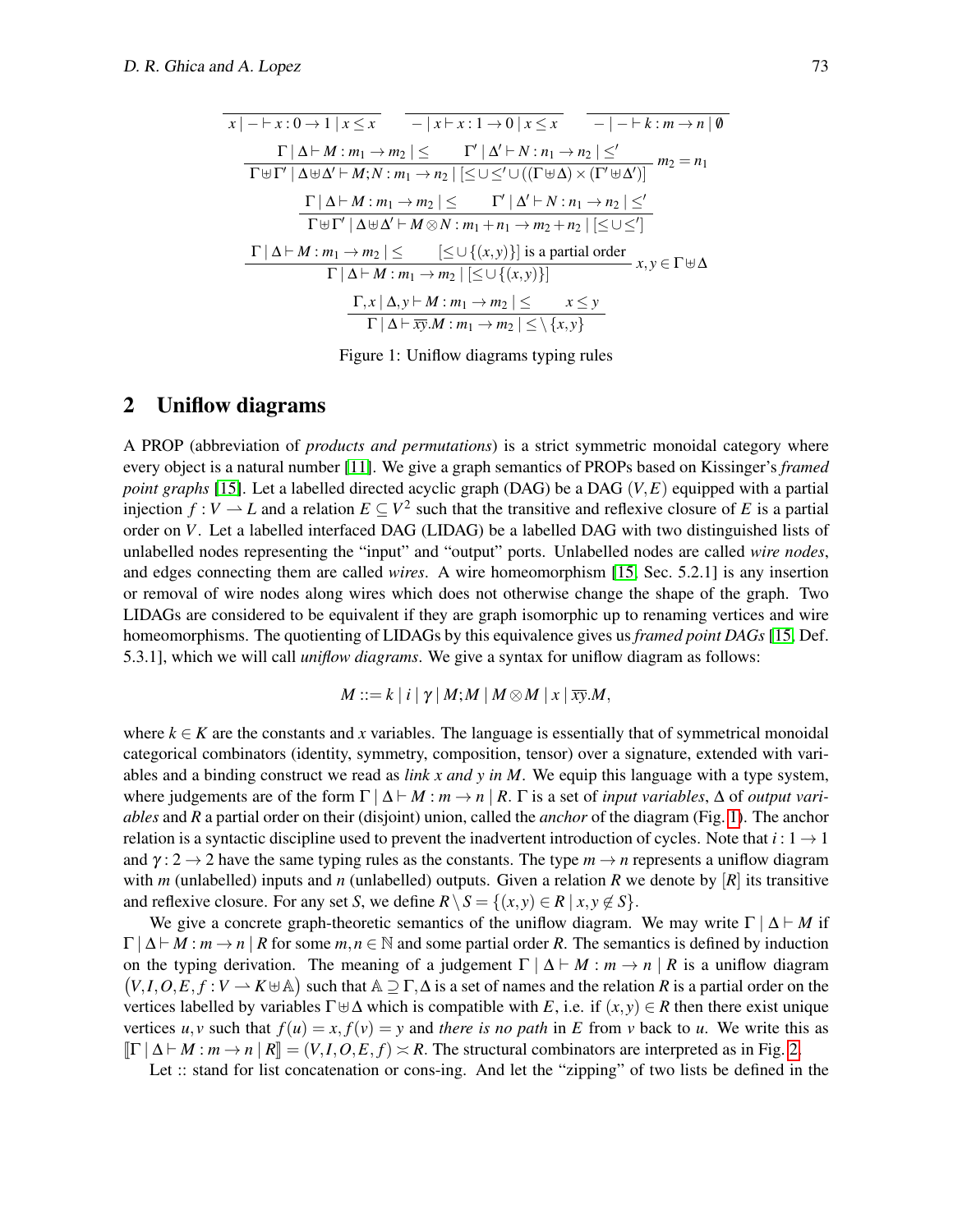$$
[[x] - \vdash x : 0 \to 1 \mid x \le x] = (\{a, b\}, nil, b :: nil, \{(a, b)\}, \{(a, x)\}) \asymp \{(a, a)\} = \bigcup_{a \in A} \bigotimes_{a \in A} \bigotimes_{a \in A} [\{a, b\}, a :: nil, nil, \{(a, b)\}, \{(b, x)\}) \asymp \{(b, b)\} = \bigotimes_{a \in A} \bigotimes_{a \in A} [\{a, b\}, a :: nil, val, \{(a, b)\}, 0) \asymp \emptyset = \bigotimes_{a \in A} [\{a, b\}, a :: nil, b :: nil, \{(a, b)\}, 0) \asymp \emptyset = \bigotimes_{a \in A} [\{a, b\}, a :: all, b :: bl : nil, \{(a, b'), (a', b)\}, 0) \asymp \emptyset = \bigotimes_{a \in A} [\{a, b\}, a :: ml, b :: bl : nil, \{(a, b'), (a', b)\}, 0) \asymp \emptyset = \bigotimes_{a \in A} [\{a, b\}, a :: ml, b :: bl : nil, \{(a, b'), (a', b)\}, 0) \asymp \emptyset = \bigotimes_{a \in A} [\{a, b\}, a :: ml, b :: bl : nil, \{(a, b'), (a', b)\}, 0) \asymp \emptyset = \bigotimes_{a \in A} [\{a, b\}, a :: ml, b :: bl : nil, \{(a, b'), (a', b)\}, 0) \asymp \emptyset = \bigotimes_{a \in A} [\{a, b\}, a :: ml, b :: bl : nil, \{(a, b'), (a', b)\}, 0) \asymp \emptyset = \bigotimes_{a \in A} [\{a, b\}, a :: ml, b :: bl : nil, \{(a, b'), (a', b')\}, 0) \asymp \emptyset = \bigotimes_{a \in A} [\{a, b\}, a :: ml, b :: bl : ml, \{(a, b'), (a', b')\}, 0) \asymp \emptyset = \bigotimes_{a \in A} [\{a, b\}, a :: ml, b :: bl : ml, \{(a, b'), (a', b')\}, 0) \asymp \emptyset = \bigotimes_{a \in A} [\{a, b\}, a :: ml, b :: bl : ml, \{(a, b'), (a', b')\}, 0) \asymp \emptyset = \bigotimes_{a \in A} [\{a, b\}, a :: ml, b :: bl : ml, \{(a, b'), (a', b')\}, 0) \asy
$$

#### <span id="page-4-0"></span>Figure 2: Interpreting structural combinators

usual way (*zip nil nil* = *nil*, and *zip*( $x :: xs$ ) ( $y :: ys$ ) =  $(x, y) :: (zip xs ys)$ ). If unambiguous we may use a list to also mean the set of elements of that list.

Assuming that  $[\![\Gamma_i \mid \Delta_i \vdash M_i : m_i \rightarrow n_i \mid R_i]\!] = (V_i, I_i, O_i, E_i, f_i) \asymp R_i$ , for  $(i = 1, 2)$ , The interpretation of the two forms of composition is:

$$
\begin{aligned}\n\left[\Gamma_1 \boxplus \Gamma_2 \mid \Delta_1 \boxplus \Delta_2 \vdash M; N : m_1 \to n_2 \mid [R_1 \cup R_2 \cup (\Gamma_1 \boxplus \Delta_1) \times (\Gamma_2 \boxplus \Delta_2)]\right] \\
&= (V_1 \boxplus V_2, I_1, O_2, E_1 \cup E_2 \cup (zip O_1 I_2), f_1 \cup f_2) \asymp [R_1 \cup R_2 \cup (\Gamma_1 \boxplus \Delta_1) \times (\Gamma_2 \boxplus \Delta_2)] \\
\left[\Gamma_1 \boxplus \Gamma_2 \mid \Delta_1 \boxplus \Delta_2 \vdash M \otimes N : m_1 + m_2 \to n_1 + n_2 \mid [R_1 \cup R_2]\right] \\
&= (V_1 \boxplus V_2, I_1 :: I_2, O_1 :: O_2, E_1 \cup E_2, f_1 \cup f_2) \asymp [R_1 \cup R_2].\n\end{aligned}
$$

Note that since diagrams are defined up to relabelling nodes, these definitions are always good. In case of name clashes nodes can be given fresh names.

Constants are interpreted as below, with  $p_i, q_j$  labels for the input and output ports of the constant.

<span id="page-4-1"></span>
$$
\llbracket - \mid - \mid k : m \rightarrow n \mid \emptyset \rrbracket = \left( \begin{array}{ccc} p_1 & q_1 \\ \hline \vdots & \ddots & \vdots \\ p_m & q_n \end{array} \right)
$$

The rule for strengthening the anchor is interpreted as

$$
[\![\Gamma \,|\, \Delta \vdash M : m \to n \,|\, [R \cup \{(x,y)\}]] = (V,I,O,E,f) \asymp [R \cup (f^{-1}(x),f^{-1}(y))].
$$

The restriction on  $[R \cup (f^{-1}(x), f^{-1}(y))]$  being a proper partial order ensures that the interpretation of the rule is well defined.

Let  $(f \setminus B')(x) = f(x)$  if  $f(x) \notin B'$  and undefined otherwise. The new construct is the *link*:

$$
\llbracket \Gamma \mid \Delta \vdash \overline{xy}.M : m \to n \mid R \setminus \{x, y\} \rrbracket = (V, I, O, E \cup (f^{-1}(x), f^{-1}(y)), f \setminus \{x, y\}) \asymp R \setminus \{(x, y)\}.
$$
 (1)

The link can be visualised as below, including the wire homeomorphism:

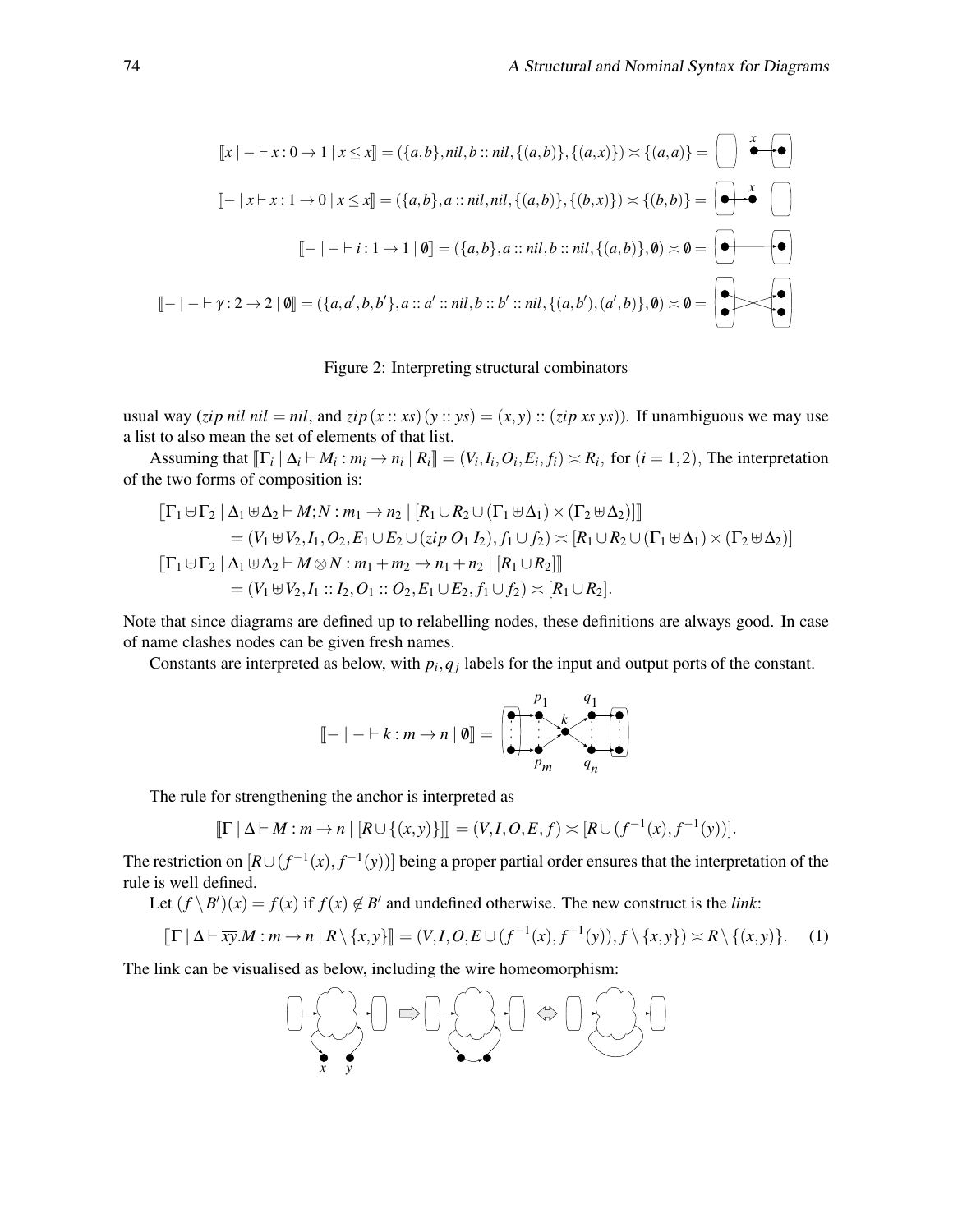Lemma 1 (Soundness). *Any well typed term denotes a valid uniflow diagram.*

The useful connection between diagrams and monoidal categories is given by this proposition:

<span id="page-5-0"></span>**Proposition 2.** *Given a term*  $\Gamma \mid \Delta \vdash M : m \rightarrow n$ , the diagram  $\lVert \Gamma \mid \Delta \vdash M : m \rightarrow n \rVert$  is a morphism in the *strict free symmetric monoidal category (SMC) over signature K*∪Γ∪∆ *of constants and (uninterpreted) variables.*

By "uninterpreted variables" we mean simply that the variables from  $\Gamma$ ,  $\Delta$  are morphism variables in the categorical signature with types  $0 \rightarrow 1$  and  $1 \rightarrow 0$  respectively. This is just Thm. 3.12 from [\[18\]](#page-13-6), which is restating the classic result from [\[14\]](#page-13-1). For frame-point graphs this is Thm. 5.5.10 in [\[15\]](#page-13-8).

Note that this does not make the semantics categorical, since the *link* construction is not defined categorically but only concretely. However, any term (with our without link) corresponds to a diagram which can be described categorically. An immediate consequence of Prop. [2](#page-5-0) is that all derivations of a well typed term produce the same uniflow diagram, possibly with a different anchoring relation.

Lemma 3. *The type system of uniflow diagrams is coherent up to the anchoring relation.*

Note that different derivations may require different anchoring relations, even though the underlying diagrams are equal as FPGs.

<span id="page-5-1"></span>Lemma 4 (Definability). *Any uniflow diagram is definable just in terms of composition, tensor, link.*

*Proof.* We introduce exactly two link nodes on each connector (a wire homeomorphism) and we label them with fresh variable names. Suppose there are *j* wires and *k* boxes, *m* inputs and *n* outputs. Let us denote by  $u_i$  where  $i = 1, n$  the labels associated with input connectors and by  $v_i$  where  $i = 1, m$  the labels associated with the output connectors. Let  $y_{i,j}$  (respectively  $z_{i,j}$ ) be the labels of the *j*th input (respectively output) for each constant occurrence  $k_i$ . Let  $\vec{u} = \bigotimes_{i=1,n} u_i$ ,  $\vec{v} = \bigotimes_{i=1,m} v_i$ ,  $\vec{y}_i = \bigotimes_{j=1,\text{dom}(k_i)} y_{i,j}$ ,  $\vec{z}_i =$  $\otimes_{j=1,\text{codom}(k_i)} z_{i,j}$ . Let  $M_0 = \vec{u}$ ;  $(\otimes_{i=1,k} \vec{y}_i; k_i; \vec{z}_i)$ ;  $\vec{v}$ . The term is  $M = \overline{x_1x_1'} \cdots \overline{x_nx_n'}$ . A link  $\overline{x_ix_i'}$  is created if there is an edge between the nodes labelled by  $x_i$  and  $x'_i$  in  $M_0$ , with  $x_i, x'_i$  chosen from the variables introduced above. *M* should be a closed form. It is straightforward to show that this is indeed denotes the desired diagram. We only need to prove that this is well typed. The subterm  $\otimes_{i=1,k} \vec{y}_i; f_i; \vec{z}_i$  is clearly well typed. Moreover, we can always extend the order with any  $x_i \leq x_i'$  before linking without creating cycles because the starting graph is a DAG.  $\Box$ 

The construction in the proof is just the flat nominal notation used by conventional graph languages. **Theorem 5.** For any term M there exist terms  $\tilde{M}$  and  $\hat{M}$  such that  $\tilde{M}$  is link-free and  $\hat{M}$  is free of structural *combinators (identity, symmetry) and*  $\llbracket M \rrbracket = \llbracket \tilde{M} \rrbracket = \llbracket \hat{M} \rrbracket$ .

**Example 1.** *Symmetry at any type, e.g.*  $\gamma_{2,2}: 4 \rightarrow 4$  *can be defined in combinatorial or nominal style:* 

$$
\gamma_{2,2} = \overline{aa'}. \overline{bb'}. \overline{cc'}. \overline{dd'}. a \otimes b \otimes c \otimes d \otimes c' \otimes d' \otimes a' \otimes b' = (i \otimes \gamma \otimes i); (\gamma \otimes \gamma); (i \otimes \gamma \otimes i).
$$

Any  $\gamma_{m,n}$  for  $m,n \neq 0$  can be defined from  $\gamma$ , and identity  $id_m$  at any non-zero type can be defined from *i*. We sometimes write the identity *id<sup>m</sup>* as just *m*.

Example 2. *We can now revisit our introductory example. The most succinct description mixes variables*  $and$  structural connectors:  $\overline{x'x}.\overline{yy'}.(f \otimes y);(i \otimes x' \otimes y' \otimes i);(g \otimes x).$ 

It can be easily checked that all equational properties of the underlying PROP are carried over to the syntax. We interpret  $\Gamma | \Delta \vdash M \equiv N$  as the equality of the uniflow diagrams represented by  $\lVert \Gamma | \Delta \vdash M \rVert$ and  $\|\Gamma \mid \Delta \vdash N\|$  (ignoring the anchoring order). The equations are now parametrised by the set of free variables, as in Fig. [3,](#page-6-0) assuming integers *m*,*n*, etc. are chosen so that the terms are well-typed.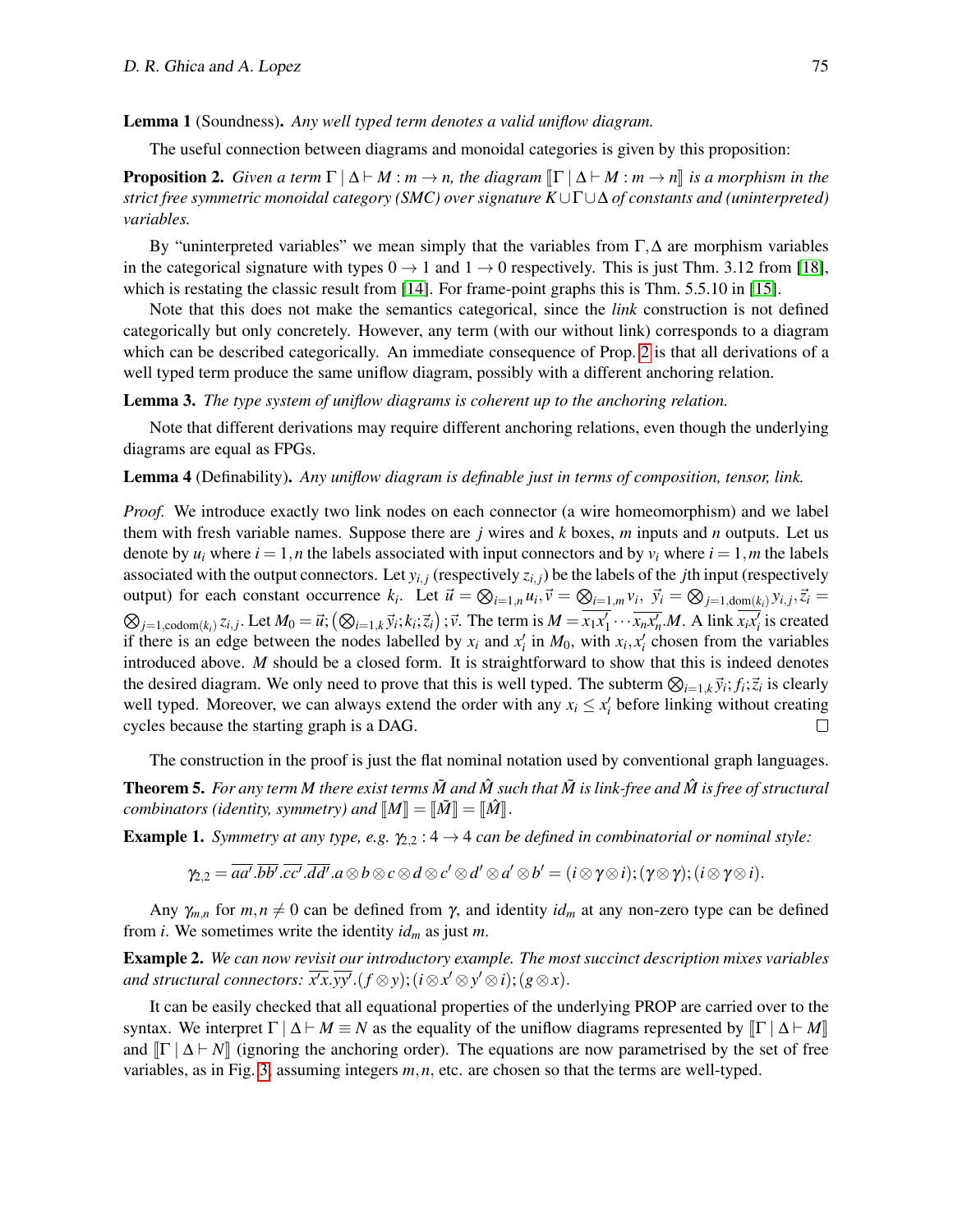| (2)  | associativity of composition | $\Gamma   \Delta \vdash (M_1; M_2); M_3 \equiv M_1; (M_2; M_3)$                                                  |
|------|------------------------------|------------------------------------------------------------------------------------------------------------------|
| (3)  | identity                     | $\Gamma   \Delta \vdash id_m; M \equiv M; id_n \equiv M$                                                         |
| (4)  | tensor functoriality         | $\Gamma   \Delta \vdash (M;M') \otimes (N;N') \equiv (M \otimes N); (M' \otimes N')$                             |
| (5)  | strictness                   | $\Gamma   \Delta \vdash (M_1 \otimes M_2) \otimes M_3 \equiv M_1 \otimes (M_2 \otimes M_3)$                      |
| (6)  | strictness                   | $\Gamma   \Delta   M \otimes 0 \equiv 0 \otimes M \equiv M$                                                      |
| (7)  | symmetry                     | $\Gamma   \Delta \vdash (M_1 \otimes M_2); \gamma_{n_1,n_2} \equiv \gamma_{m_2,m_1}; (M_2 \otimes M_1)$          |
| (8)  | strict symmetry              | $\vdash \gamma_{0.1} \equiv \gamma_{1.0} \equiv 1$                                                               |
| (9)  | strict symmetry              | $\vdash \gamma_{m,n+p} \equiv (\gamma_{m,n} \otimes p); (n \otimes \gamma_{m,p})$                                |
| (10) | alpha-equivalence            | $\Gamma   \Delta \vdash \overline{xy}.M \equiv \overline{x'y'}.M\{x'y'/xy\}$ $x', y'$ fresh                      |
| (11) | scope extrusion              | $\Gamma   \Delta \vdash \overline{xy}.(M;N) \equiv (\overline{xy}.M); N \quad x, y \notin f_V(N)$                |
| (12) | scope extrusion              | $\Gamma   \Delta \vdash \overline{xy}.(M \otimes N) \equiv (\overline{xy}.M) \otimes N \quad x, y \notin f_V(N)$ |
| (13) | scope extrusion              | $\Gamma   \Delta \vdash \overline{xy}.(M;N) \equiv M; \overline{xy}.N, \quad x, y \notin f_V(M)$                 |
| (14) | scope extrusion              | $\Gamma   \Delta \vdash \overline{xy}.(M \otimes N) \equiv M \otimes \overline{xy}.N, \quad x, y \notin f_V(M)$  |
| (15) | link identity                | $\vdash \overline{xy}.x; y \equiv 1$                                                                             |
|      |                              |                                                                                                                  |

<span id="page-6-5"></span><span id="page-6-4"></span><span id="page-6-3"></span><span id="page-6-2"></span><span id="page-6-1"></span><span id="page-6-0"></span>Figure 3: Equational theory of uniflow diagrams

We can now turn our attention to the equational theory of uniflow diagrams (Fig. [3\)](#page-6-0). Since  $\overline{xy}.M$  is a binding construct, we expect alpha-equivalence to hold, which is reflected in a new axiom, Eqn. [10.](#page-6-1) Variable renaming  $M\{x/y\}$  and the set of free variables  $f\nu(M)$  are defined in the obvious way. For name management we also have new equations for scope extrusion (Eqn.  $11-14$ ). Finally, the connection between variables and the structural connectors, namely identity, is given in Eq. [15.](#page-6-4)

Theorem 6. *The equational theory of uniflow diagrams is sound and complete for the given semantics.*

*Proof.* The soundness is immediate. For completeness, consider two terms such that  $\|\Gamma \mid \Delta \vdash M\| = \|\Gamma\|$  $\Delta \vdash N$ . We first rename all bound variables using alpha-equivalence, then, using Eqns. [11](#page-6-2) and [13](#page-6-5) we move all binders into global scope. In case the resulting terms are link-free the equation  $\Gamma | \Delta \vdash M \equiv N$ is provable because the terms denote morphism in the free strict symmetric monoidal category over signature *K* extended with the uninterpreted variables  $\Gamma$ ,  $\Delta$  (Prop. [2\)](#page-5-0). Suppose that one of the terms has an outermost link, so it has form  $\Gamma | \Delta \vdash \overline{xy}.M$ . We reason diagrammatically about term  $\Gamma, x | \Delta, y \vdash M$ , which is a morphism in the free SMC over *K* extended with  $\Gamma \boxplus \Delta \boxplus \{x, y\}$ . We can always redraw the diagram to an isomorphic diagram in which the nodes labelled by *x* and *y* are adjacent:



This diagrammatic equivalence can be proved in the equational theory of the uniflow diagrams, noting that  $\gamma_{m,n}$  and the identities at *m* can be defined in terms of  $\gamma$  and *i*. Moreover, the diagram on the right will correspond to a term which has subterm  $x$ ;  $y$ , with variables  $x$ ,  $y$  not occurring anywhere else.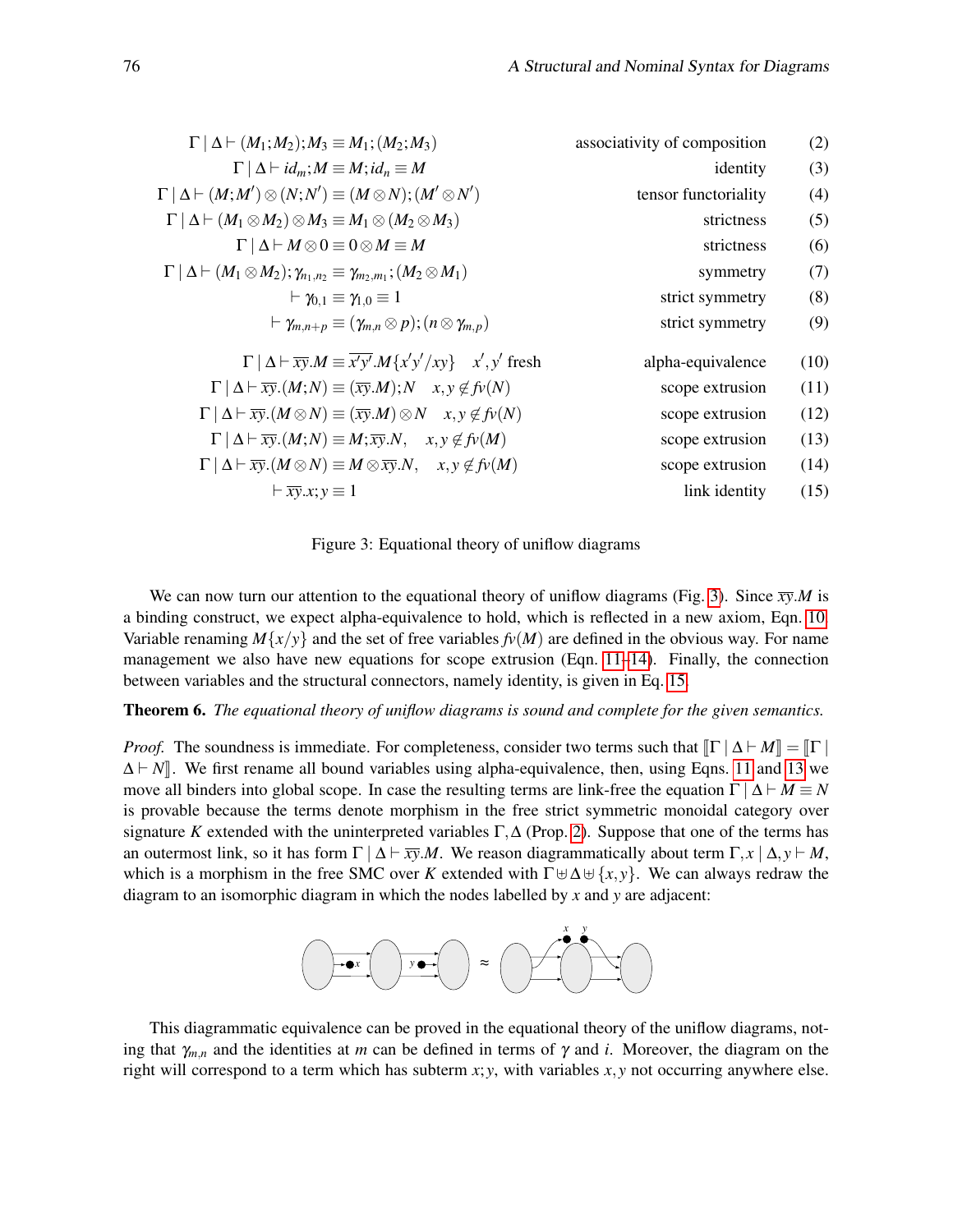$$
\frac{\Gamma|\Delta \vdash M: m_1 \to m_2 \qquad \Gamma'|\Delta' \vdash N: n_1 \to n_2}{\Gamma|\Delta \vdash M: m_1 \to m_2 \qquad \Gamma'|\Delta' \vdash N: n_1 \to n_2} m_2 = n_1 \qquad \frac{\Gamma|\Delta \vdash M: m_1 \to m_2 \qquad \Gamma'|\Delta' \vdash N: n_1 \to n_2}{\Gamma \uplus \Gamma'|\Delta \uplus \Delta' \vdash M; N: m_1 \to n_2} m_2 = n_1 \qquad \frac{\Gamma|\Delta \vdash M: m_1 \to m_2 \qquad \Gamma'|\Delta' \vdash N: n_1 \to n_2}{\Gamma \uplus \Gamma'|\Delta \uplus \Delta' \vdash M \otimes N: m_1 \to n_2}
$$
\n
$$
\frac{\Gamma|\Delta \vdash M: m_1 \to m_2}{\Gamma|\Delta \vdash \text{Tr}'(M): m_1 \to m_2 \to i} \qquad \frac{\Gamma, x \mid \Delta, y \vdash M: m_1 \to m_2}{\Gamma|\Delta \vdash \overline{xy}.M: m_1 \to m_2}
$$

<span id="page-7-0"></span>Figure 4: Type system for biflow diagrams

So we can apply Eqns. [11](#page-6-2) and [13](#page-6-5) repeatedly until the link binder only binds this subterm,  $\overline{xy}.x; y$ . Then we use Eqn. [15](#page-6-4) to replace this subterm with the identity. We repeat the process until all binders are eliminated.  $\Box$ 

### 3 Biflow diagrams

Let us consider now strict symmetric *traced* monoidal categories and their associated diagrammatic language, *biflow diagrams* [\[7\]](#page-13-9). Biflow diagrams are labelled directed graphs with vertices *V* and edges *E*, equipped with a partial injection  $f: V \to L$  from vertices to labels. Biflow diagrams are labelled directed graphs with interfaces *I*,*O*, lists of unlabelled ports, equivalent up to vertex renaming and wire homeomorphism. In other words, biflow diagrams are uniflow diagrams minus the anchoring relation, similar to Kissinger's *FPGs*. The increased expressiveness of the diagrammatic language is reflected into a relaxation of the type system. The type judgements are  $\Gamma \mid \Delta \vdash M : m_1 \rightarrow m_2$ , similar to the uniflow case but without an anchoring relation. The rules are also similar, with the addition of new rules for *trace* (Fig. [4\)](#page-7-0). If the trace is over the unit we omit the superscript. Traces for  $i > 1$  need not be included as primitive, as they can be constructed out of unit traces.

The diagrammatic interpretation is the same as in the previous section, omitting the anchoring order on vertices. The interpretation of the unit trace operator is the standard one, a *feedback* edge between the top input and output ports. Assuming that  $\llbracket \Gamma \mid \Delta \vdash M : m + 1 \to n + 1 \rrbracket = (V, i : I, o : O, E, f)$ ,  $\left[\Gamma \mid \Delta \vdash \mathrm{Tr}(M) : m \to n\right] = (V, I, O, E \cup \{(o, i)\})$ . For equational completeness we also include the (trivial) trace over 0,  $\text{Tr}^0(M) = M$ . Soundness holds, immediately.

Lemma 7 (Biflow definability). *Any biflow diagram is definable in terms of composition, tensor, link.*

**Theorem 8.** For any term M in the language of biflow diagrams, there are forms  $\tilde{M}$  and  $\tilde{M}$  such that  $\tilde{M}$ *is link-free and*  $\hat{M}$  *is free of structural combinators (identity, symmetry, trace) and*  $\llbracket M \rrbracket = \llbracket \hat{M} \rrbracket = \llbracket \hat{M} \rrbracket$ .

In the equational theory we inherit all the equations from the previous section, plus the trace equations [\[12\]](#page-13-10). All the additional equations are given in Fig. [5.](#page-8-0) Surprisingly, we do not need new equations for link, except for scope extrusion in the presence of trace (Eqn. [23\)](#page-8-1).

Other relations between trace and link can be derived in the existing equational theory. The proposition below is clearly sound in the model, corresponding to the two alternative descriptions of a back-link, using trace or *link*.

**Proposition 9.**  $\Gamma | \Delta \vdash \text{Tr}(M) \equiv \overline{\mathbf{y}x}.(x \otimes m); M; (y \otimes n)$ 

*Proof.*

$$
\overline{yx}.(x \otimes m);M; (y \otimes n) = \overline{yx}. \text{Tr}^{0}((x \otimes m);M; (y \otimes n))
$$
\n
$$
= \overline{yx}. \text{Tr}(m;M; (y; x \otimes n))
$$
\n(sliding)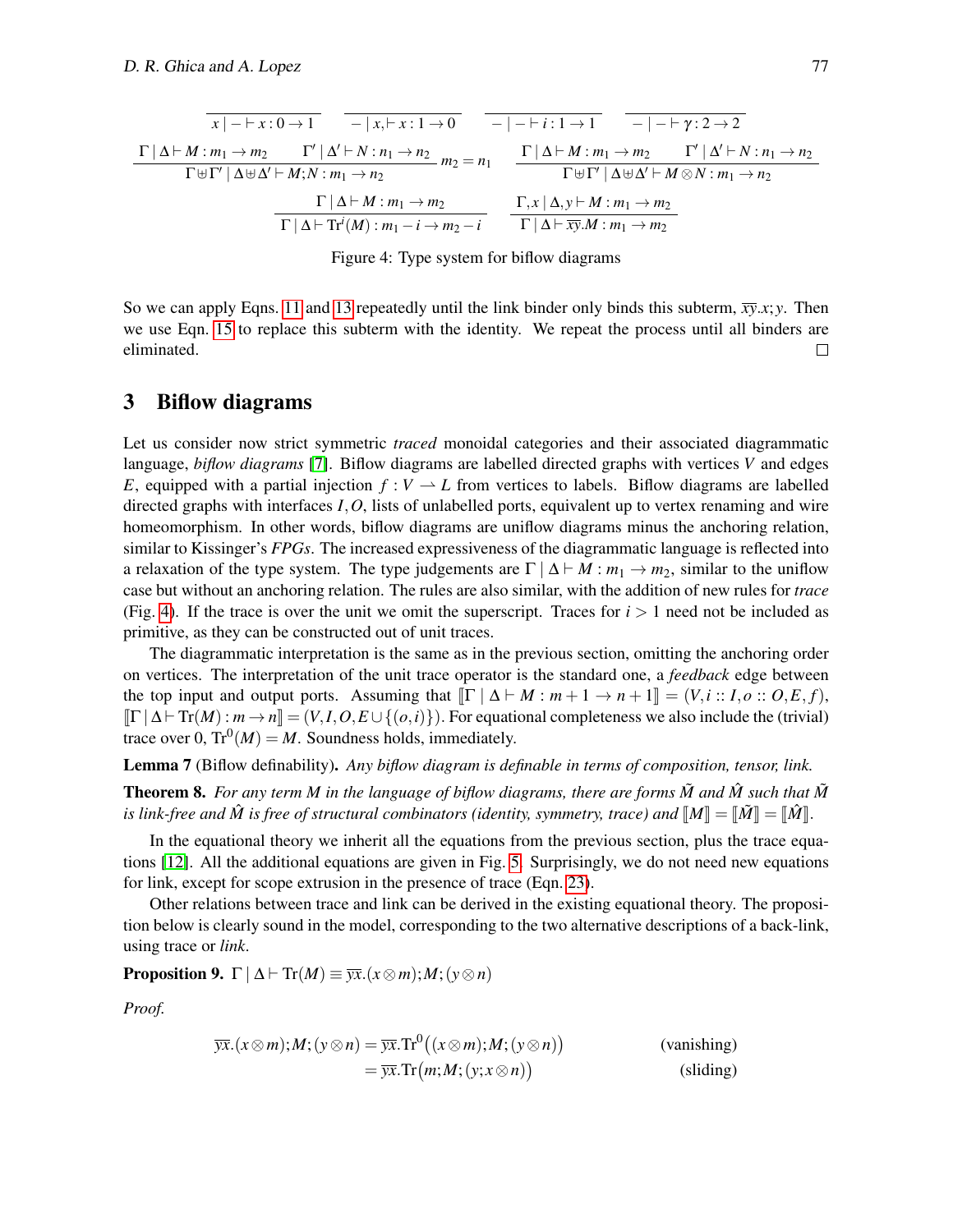| $\Gamma \mid \Delta \vdash \text{Tr}^m((g \otimes n); f) \equiv g; \text{Tr}^m(f)$                               | left-tightening  |      |  |
|------------------------------------------------------------------------------------------------------------------|------------------|------|--|
| $\Gamma \mid \Delta \vdash \text{Tr}^m(f; (g \otimes n)) \equiv \text{Tr}^m(f); g$                               | right-tightening | (17) |  |
| $\Gamma   \Delta \vdash \text{Tr}^m(f; (n \otimes g)) \equiv \text{Tr}^p((q \otimes g); f)$                      | sliding          | (18) |  |
| $\Gamma   \Delta  $ $\text{Tr}^{0}(f) \equiv f$                                                                  | vanishing        | (19) |  |
| $\Gamma   \Delta \vdash \mathrm{Tr}^{m+n}(f) \equiv \mathrm{Tr}^{m}(\mathrm{Tr}^{n}(f))$                         | vanishing        | (20) |  |
| $\Gamma \mid \Delta \vdash \text{Tr}^m(n \otimes s) \equiv n \otimes \text{Tr}^m(f)$                             | superposing      | (21) |  |
| $\vdash$ Tr <sup>1</sup> $(\gamma) \equiv 1$                                                                     | yanking          | (22) |  |
| $\Gamma   \Delta \vdash \overline{xy}. \text{Tr}^i(M) \equiv \text{Tr}^i(\overline{xy}.M), \quad i \in \{0,1\}.$ | scope extrusion  | (23) |  |

Figure 5: Additional equations for biflow diagrams

<span id="page-8-0"></span>

| $= \overline{yx}.\operatorname{Tr}(M;(y;x\otimes n))$ | ( <i>identity</i> ) |
|-------------------------------------------------------|---------------------|
| $=Tr(M;(\overline{yx}.(y;x)\otimes n))$               | (link scope)        |
| $=Tr(M;(1\otimes n))$                                 | (link)              |
| $=Tr(M)$                                              | ( <i>identity</i> ) |
|                                                       |                     |

Theorem 10. *The equational theory of biflow diagram is sound and complete for the given semantics.*

Note: Diagrams corresponding to compact-closed categories can be described analogously.

# 4 Monoid and comonoid structures

In the specification of diagrams corresponding to circuits and systems two kinds of structural components are used quite extensively: the splitting of two connectors and the joining of two connectors. A *monoid*, in this particular diagrammatic context is a pair of constant morphisms  $(\phi, \eta)$  where  $\phi : 2 \to 1$  is the *multiplication* and  $\eta: 1 \to 0$  the *unit*, interpreted as the following biflow diagrams corresponding to "joining two connectors" and, respectively, to a "dangling output" connector:

$$
\llbracket \phi : 2 \to 1 \rrbracket = \boxed{\bullet} \Rightarrow \bullet - \boxed{\bullet} \qquad \llbracket \eta : 0 \to 1 \rrbracket = \bullet - \boxed{\bullet}.
$$

Conversely, a *co-monoid* consist of a *co-multiplication*  $\psi: 1 \rightarrow 2$  corresponding to "splitting" two connectors and a *co-unit*  $\varepsilon$  :  $0 \rightarrow 1$ , a "dangling input".

$$
\llbracket \psi : 1 \to 2 \rrbracket = \boxed{\bullet} \rightarrow \bullet \Longleftrightarrow \boxed{\bullet} \qquad \llbracket \varepsilon : 1 \to 0 \rrbracket = \boxed{\bullet} \rightarrow \bullet
$$

.

<span id="page-8-1"></span> $\Box$ 

The monoid should be associative, commutative and have a unit law. The corresponding diagrams are in Fig. [6.](#page-9-0) The co-monoid should be co-associative, co-commutative and have a co-unit, with the equations and diagrams the converse of the above.

Other laws that apply in some contexts are *Frobenius* (( $\phi \otimes 1$ ); ( $1 \otimes \psi$ ) =  $\phi$ ;  $\psi$ ) and the *special* law  $(\psi; \phi = 1)$ . Diagrammatically they are: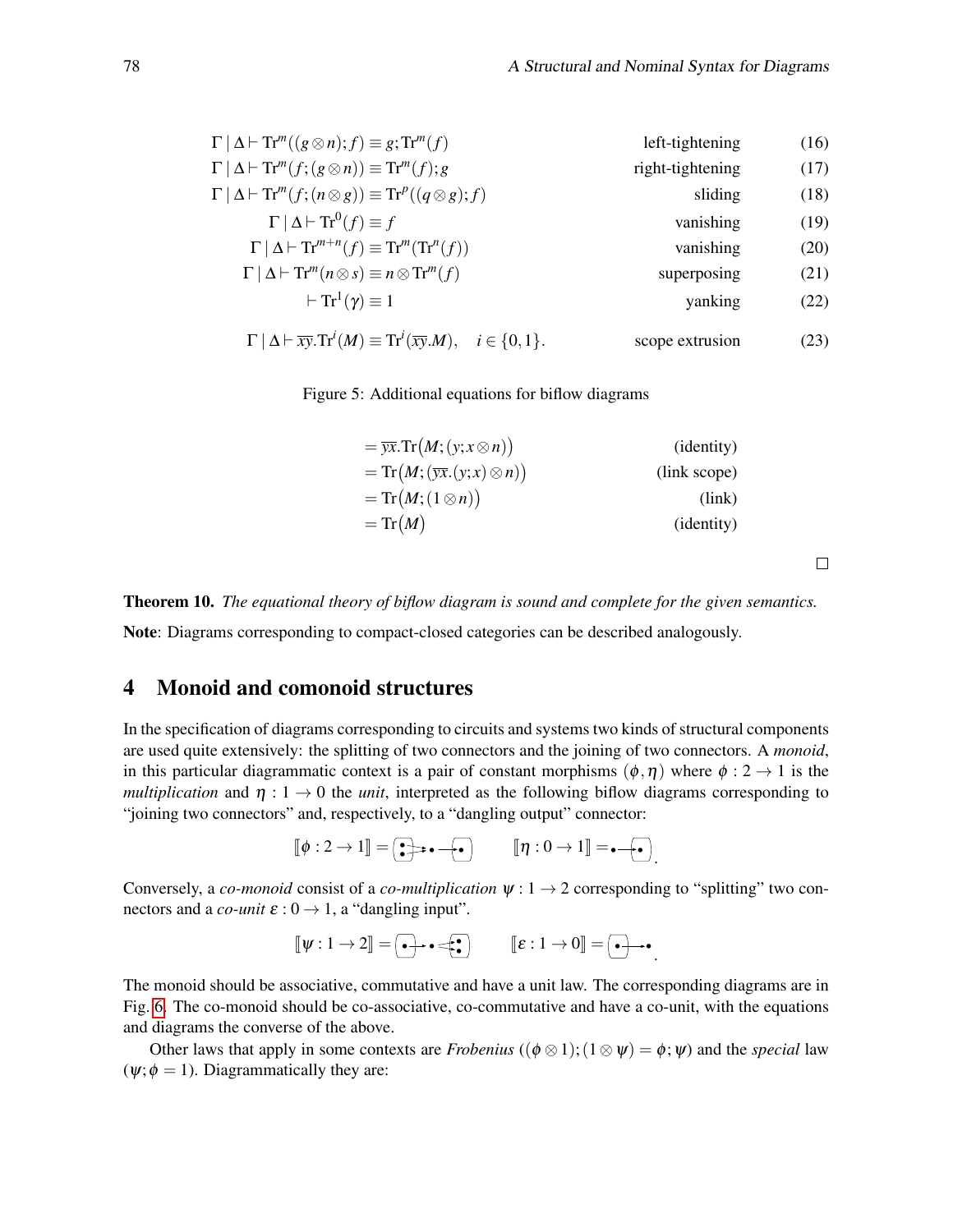$$
\begin{aligned}\n\begin{aligned}\n\begin{pmatrix}\n\frac{1}{2} & \frac{1}{2} \cos \theta + \mathbf{e} \end{pmatrix} &= \begin{pmatrix}\n\frac{1}{2} \cos \theta + \mathbf{e} \end{pmatrix} \\
(\phi \otimes 1); \phi &= (1 \otimes \phi); \phi\n\end{aligned}\n\qquad\n\begin{aligned}\n\begin{aligned}\n\begin{pmatrix}\n\frac{1}{2} \cos \theta + \mathbf{e} \end{pmatrix} &= \begin{pmatrix}\n\frac{1}{2} \cos \theta + \mathbf{e} \end{pmatrix} \\
\phi &= \gamma; \phi\n\end{aligned}\n\qquad\n\begin{aligned}\n(1 \otimes \eta); \phi &= (\eta \otimes 1); \phi = 1\n\end{aligned}\n\end{aligned}
$$

<span id="page-9-0"></span>Figure 6: Commutative monoid laws



If all these equations are satisfied, any structure constructed out of the multiplication, co-multiplication, unit and co-unit can be reduced to a canonical form called informally a *spider diagram* [\[6\]](#page-13-11). Informally, all such constructions will denote a diagram of shape equivalent to



Precisely how these equations are chosen and how they are incorporated into the underlying graph model presents many choices that must be dealt with on a case-by-case basis, depending on the intended applications. In the next sequel we consider two interesting scenarios, but more variations are possible.

#### 4.1 Comonoid structure

One natural way to add a comonoid structure to a biflow diagram is by adding constant morphisms  $\psi: 1 \to 2$  and  $\varepsilon: 1 \to 0$  with the semantics of the previous section. The wire-homeomorphism, which consists of the removal of all possible unlabelled nodes (or, conversely, the insertion of spurious unlabelled nodes) carry over in the obvious way to the new setting. Note that in the absence of the monoid structure all wire nodes, by construction, have exactly one incoming and one outgoing edge. With the monoid structure in place, every wire node has exactly one incoming edger and zero, one or more outgoing edges and wire homeomorphisms need to re-assign the target of the edge. The FPG  $(V \oplus \{a\}, I, O, E, f)$  such that  $f(a)$  is undefined (*a* is a wire node) is (still) homeomorphic to the FPG  $(V, I, O, E \setminus \{a\} \cup \{(b, c) \mid (b, a), (a, c) \in E\})$ . Diagrammatically, the homeomorphism is represented as:

$$
\neg\triangleleft\Leftrightarrow\text{}
$$

The associativity, co-commutativity and co-unit laws now come then directly from the new wire homeomorphism. For example  $\psi$ ; ( $\psi \otimes 1$ ) =  $\psi$ ; ( $1 \otimes \psi$ ) is:

● ● ● ● ● ● <sup>=</sup> ● ● ● ● ● ● <sup>=</sup> ● ● ● ● ● <sup>=</sup> ● ● ● ●

To reflect the fact that wire nodes have now exactly one incoming and zero or more outgoing edges we update the type system to allow contraction and weakening for input variables while output variables preserve the linear discipline, as seen if Fig. [7.](#page-10-0) Even though the semantics of link remains the same, the graph invariants are different because of the presence of the co-multiplication and the co-unit. The diagram for  $\overline{xy}$ .*M* is still the connection of (the single) occurrence of the node labelled with *x* to the (zero or more) occurrences of the node(s) labelled with *y*, followed by the removal of the labels. The mathematical formulation is the same as before (Eqn. [1\)](#page-4-1), except for the anchoring relation.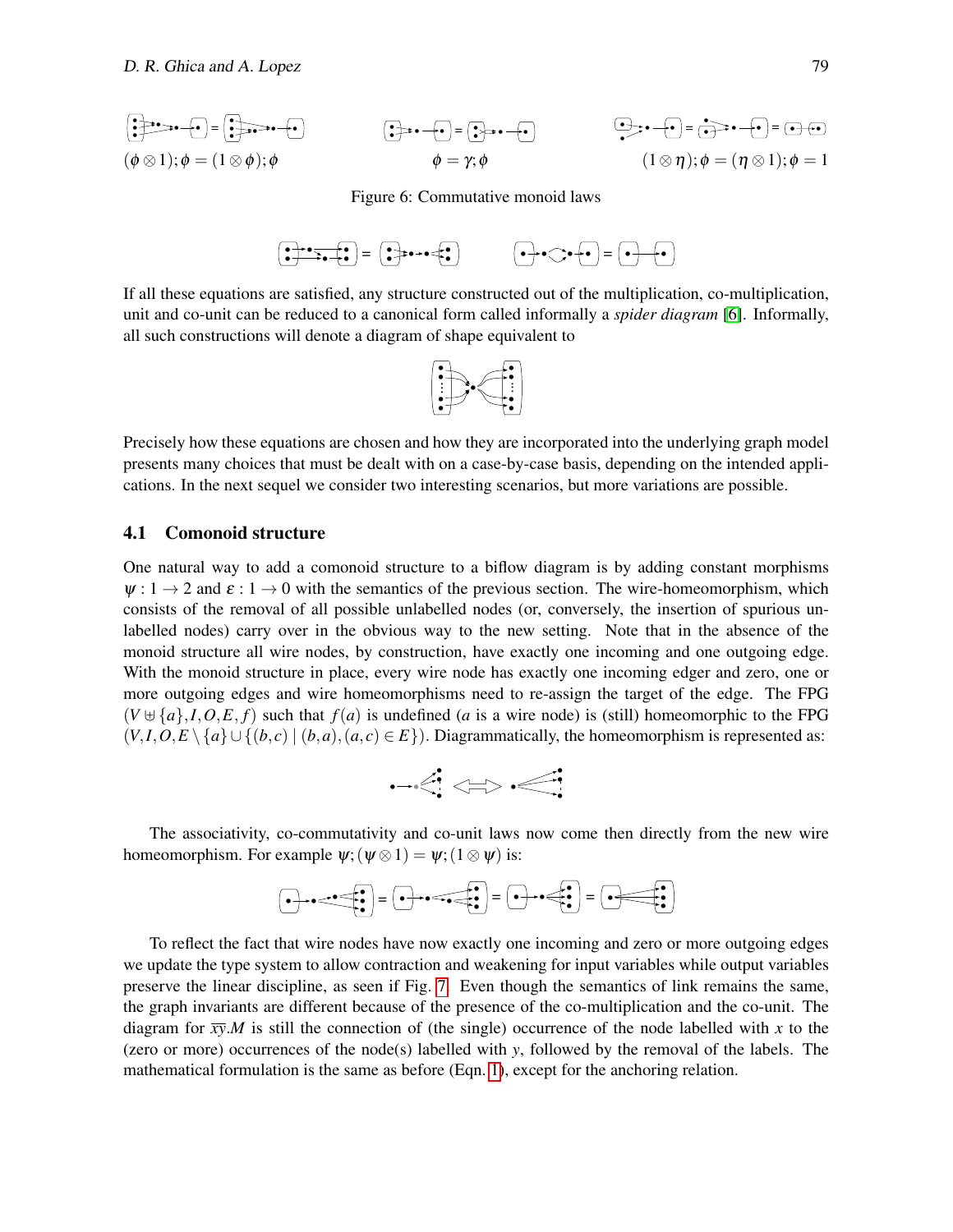$$
\frac{\Gamma | \Delta \vdash M : m_1 \rightarrow m_2 \qquad \Gamma | \Delta \vdash N : n_1 \rightarrow n_2}{\Gamma | - \vdash \gamma : 2 \rightarrow 2} \qquad \frac{\Gamma | - \vdash \psi : 1 \rightarrow 0}{\Gamma | - \vdash \psi : 1 \rightarrow 2} \qquad \frac{\Gamma | - \vdash 1 : 1 \rightarrow 1}{\Gamma | - \vdash \varepsilon : 1 \rightarrow 0}
$$
\n
$$
\frac{\Gamma | \Delta \vdash M : m_1 \rightarrow m_2 \qquad \Gamma | \Delta' \vdash N : n_1 \rightarrow n_2}{\Gamma | \Delta \uplus \Delta' \vdash M; N : m_1 \rightarrow n_2} \qquad m_2 = n_1 \qquad \frac{\Gamma | \Delta \vdash M : m_1 \rightarrow m_2 \qquad \Gamma | \Delta' \vdash N : n_1 \rightarrow n_2}{\Gamma | \Delta \uplus \Delta' \vdash M \otimes N : m_1 \rightarrow n_2}
$$
\n
$$
\frac{\Gamma | \Delta \vdash M : m_1 \rightarrow m_2 \qquad i = 0, 1}{\Gamma | \Delta \vdash \overline{x} \vdash M : m_1 \rightarrow m_2}
$$
\n
$$
\frac{\Gamma | \Delta \vdash \Gamma |^{i}(M) : m_1 - i \rightarrow m_2 - i}{\Gamma | \Delta \vdash \overline{x} \vdash M : m_1 \rightarrow m_2}
$$

<span id="page-10-0"></span>Figure 7: Type system for diagrams with a co-monoid.

| $\Gamma, x \mid \Delta \vdash x : 0 \rightarrow 1$  | $\Gamma   x, \Delta \vdash x : 1 \rightarrow 0$                                                                                                                         | $\Gamma   \Delta \vdash 1 : 1 \rightarrow 1$   |                                                                         | $\Gamma   \Delta \vdash \phi : 2 \rightarrow 1$                                                                             |
|-----------------------------------------------------|-------------------------------------------------------------------------------------------------------------------------------------------------------------------------|------------------------------------------------|-------------------------------------------------------------------------|-----------------------------------------------------------------------------------------------------------------------------|
| $\Gamma   \Delta \vdash \gamma : 2 \rightarrow 2$   | $\Gamma   \Delta \vdash \psi : 1 \rightarrow 2$                                                                                                                         | $\Gamma   \Delta \vdash \varepsilon : 1 \to 0$ |                                                                         | $\Gamma   \Delta \vdash \eta : 0 \rightarrow 1$                                                                             |
|                                                     | $\Gamma   \Delta \vdash M : m_1 \rightarrow m_2$ $\Gamma   \Delta \vdash N : n_1 \rightarrow n_2$ $m_2 = n_1$<br>$\Gamma \mid \Delta \vdash M; N : m_1 \rightarrow n_2$ |                                                |                                                                         | $\Gamma, x \mid \Delta, y \vdash M : m_1 \rightarrow m_2$<br>$\Gamma   \Delta \vdash \overline{xy}.M : m_1 \rightarrow m_2$ |
| $\Gamma \mid \Delta \vdash M : m_1 \rightarrow m_2$ | $\Gamma \mid \Delta \vdash N : n_1 \rightarrow n_2$                                                                                                                     |                                                | $\Gamma \mid \Delta \vdash M : m_1 \rightarrow m_2$                     | $i=0,1$                                                                                                                     |
|                                                     | $\Gamma   \Delta \vdash M \otimes N : m_1 \rightarrow n_2$                                                                                                              |                                                | $\Gamma   \Delta \vdash \text{Tr}^{i}(M) : m_1 - i \rightarrow m_2 - i$ |                                                                                                                             |

<span id="page-10-1"></span>Figure 8: Type system for biflow Frobenius diagrams

Lemma 11 (Biflow comonoid definability). *Any biflow diagram with a comonoid structure is definable in terms of composition, tensor and link.*

From this it follows immediately that the *link* construct is enough in terms of expressiveness, making the explicit use of the co-unit and the co-multiplication optional.

Theorem 12. *For any term M in the language of biflow diagrams with comonoids, there are forms*  $\tilde{M}$  and  $\tilde{M}$  *such that*  $\tilde{M}$  *is link-free and*  $\tilde{M}$  *is free of structural combinators (identity, symmetry, trace, comultiplication, counit) and*  $M = \lbrack \tilde{M} \rbrack = \lbrack \tilde{M} \rbrack$ .

The equational theory of the diagrammatic language is extended by the following two new equations:

$$
\varepsilon = \overline{xy}.x \qquad \psi = \overline{xy}.x \otimes y \otimes y.
$$

Theorem 13. *The equational theory of biflow diagrams with a comonoid is sound and complete for the given semantics.*

An analogous link syntax and equational theory for a monoid structure is obvious.

#### 4.2 Frobenius structure

A particularly useful combination of the monoid and the comonoid structures uses the Frobenius and special axioms, leading to so-called *spider diagrams* [\[6\]](#page-13-11). Syntactically, besides the new constants  $\phi$  and  $\eta$ , the monoid multiplication and unit, the type judgements now lose all linearity, with link nodes useable zero, one or more times both as input and output (Fig. [8\)](#page-10-1).

Theorem 14. *For any term M in the language of biflow diagrams with a Frobenius structure, there are forms*  $\tilde{M}$  *and*  $\tilde{M}$  *such that*  $\tilde{M}$  *is link-free and*  $\tilde{M}$  *is free of structural combinators (identity, symmetry, trace, (co)multiplication, (co)unit) and*  $M = \tilde{M} = \tilde{M}$ .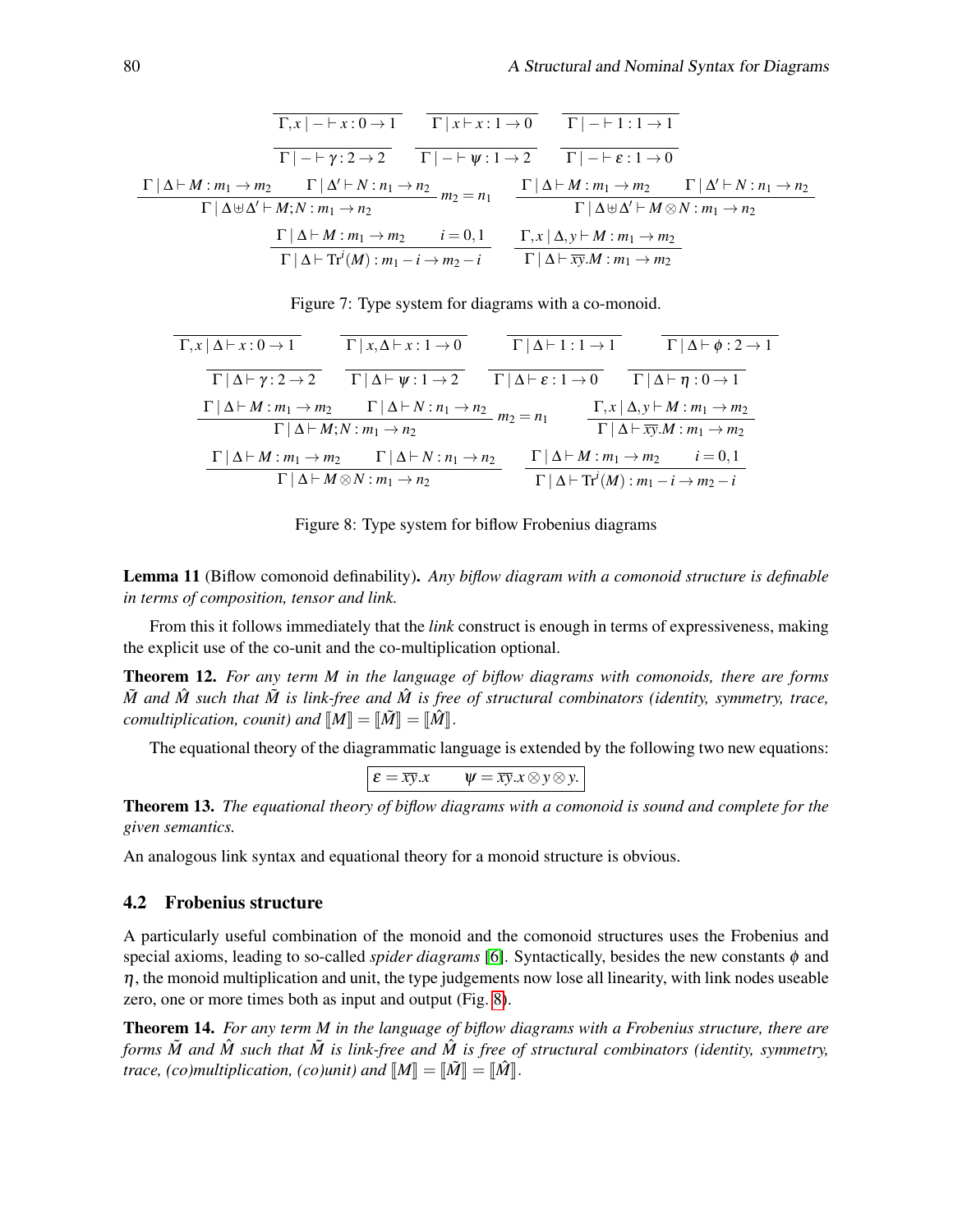The two equations for the monoid structure are:  $|\eta = \overline{xy}.y$ ,  $\phi = \overline{xy}.x \otimes x \otimes y$ .

Theorem 15. *The equational theory of biflow diagrams with a Frobenius structure is sound and complete for the given semantics.*

Note that the interaction of the monoid and co-monoid is not necessarily subject to the Frobenius law in diagrammatic languages. This is not a structure that is well studied in its own right, but it turns out to occur naturally in the treatment of digital circuits [\[10\]](#page-13-12). The syntax in this case is less natural and the equational properties are more elusive, but the expressiveness and convenience of the notation remains an important attribute.

# 5 Example

In this section we are giving an example of circuit-like system which has both structural features and arbitrary connections, namely a neural network. We will employ a free use of all the methods of specification available (TMC with monoid and co-monoid and the link operation) to give a succinct and informative description which is, in our subjective opinion, preferable to both the purely structural or the purely relational descriptions. These will be left as reader exercises.

The net we use as an example is the *gated recurrent unit* [\[5\]](#page-13-13), a simplification of the popular *long short-term memory* net [\[13\]](#page-13-14) which is broadly used in wide range of applications, from machine translation to image classification. The basic cell of the net has the following architecture, where  $\sigma$ ,  $\tau$  are activation functions and  $\times$ , + arithmetic operations.



Let  $\psi_2$  :  $2 \rightarrow 4$  be the (definable) co-monoid on a pair of inputs. The mixed-syntax and the purely structural notations for the GRU cell are:

$$
gru = \overline{x'x}.\overline{h'h}.(x' \otimes h'); (x \otimes h); \psi_2; (\sigma \otimes h \otimes \sigma); (x \otimes \times \otimes \psi); (\tau \otimes 1 \otimes \times); (\times \otimes 1); +
$$
  
= (\psi \otimes 1); (1 \otimes \psi \otimes \psi); (3 \otimes \psi \otimes \psi); (2 \otimes \gamma \otimes 3); (1 \otimes \sigma \otimes \sigma \otimes 2); (2 \otimes \gamma \otimes 1);  
(1 \otimes \times \otimes \psi \otimes 1); (\tau \otimes 1 \otimes \times); (\times \otimes 1); +

Note that in the above the *x*,*h* variables can have any width, not necessarily unit.

A recurrent neural net consists of GRU cell with a recurrent link. For practical application, instead of a recurrent link, a finite unfolding of the net is often used:



The two nets can be described as  $Tr(gru; \psi)$  and  $\overline{x'x}.x';(gru \otimes x);(gru \otimes x);gru$ , respectively.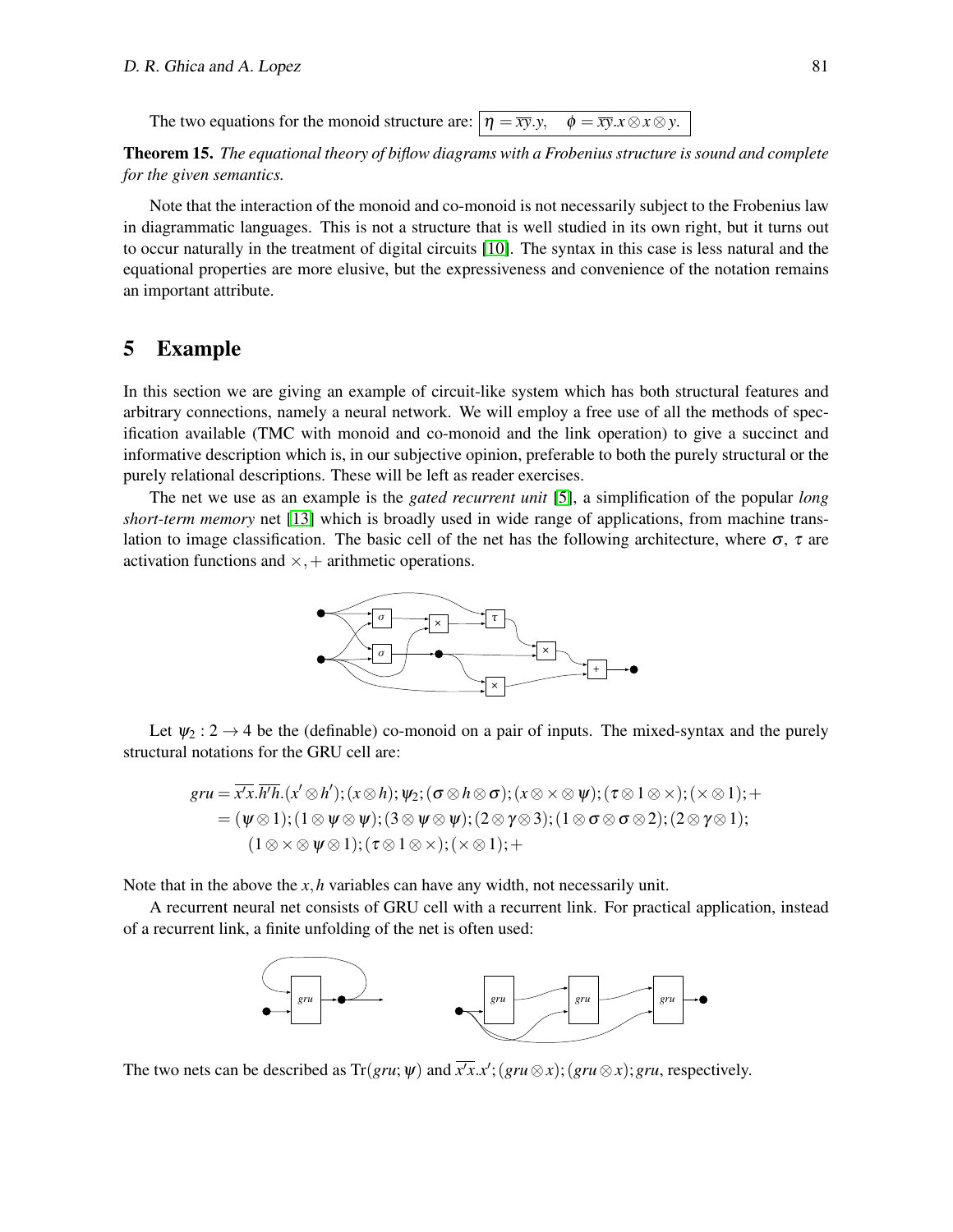# 6 Related and further work

We have shown how variables can be used within a structural framework for diagram syntax. We showed how from the point of view of expressiveness the structural and the nominal syntax can be equivalent and complementary, if the use of variables is constrained by a suitable type system. We have highlighted a neat correspondence between non-linearity and the presence of a monoid or co-monoid structure in the diagram. By extending the structural notation with the new *link* construct we showed that the existing equational properties are preserved and, moreover, this new structure itself has good equational properties. We believe that the combination of structural and nominal syntax can sometimes improve the readability and usability of diagram languages. Although this paper is only concerned with syntax, it is part of a larger research effort aimed at creating hardware languages more similar to programming languages in terms of their categorical [\[9\]](#page-13-4) and operational semantics [\[10\]](#page-13-12). As further work we intend to create *structural* conservative extensions of diagram languages such as VHDL, SIMULINK or DOT.

Several theoretical aspects we have not studied, but remain subject for further work. The most intriguing perhaps is the categorical semantics for the *link* structure itself. Similar diagrammatic structures have been conjectured in the study of higher-order  $\pi$ -calculus, with the input and output links modelled as adjoint profunctors and a link-like operation modelled as their composition [\[19\]](#page-13-15). A smaller issue, but practically important, is understanding the syntax and the axiomatisation of links for diagrams with monoid and comonoid structures in the absence of the Frobenius law. These structures occur in diagrams modelling systems with directed flow of information, such as digital circuits, which are well motivated by applications. Finally, the various definability results (e.g. Lem. [4\)](#page-5-1) suggest the possibility of arriving at normal forms for various classes of diagrams.

In terms of the graph semantics, the frame point graphs is not the only possible starting point. Cospans of graphs [\[16\]](#page-13-16) or hypergraphs [\[3\]](#page-12-2) have also been used as semantics for diagrammatic monoidal categories. These alternative presentations may arguably offer, to the theorist, more conceptual clarity. What we find attractive about FPGs is the fact that they can be presented in a concrete way, eliding much of the categorical apparatus. We believe this could make our work accessible to a broader audience. Moreover, the *link* construct is particularly easy to interpret in FPGs. However, these alternative semantic frameworks along with categorical semantics are being investigated.

Acknowledgement: This work was supported in part by EPSRC grant EP/P004490/1.

# References

- <span id="page-12-0"></span>[1] Samson Abramsky & Bob Coecke (2004): *A Categorical Semantics of Quantum Protocols*. In: 19th IEEE Symposium on Logic in Computer Science (LICS 2004), 14-17 July 2004, Turku, Finland, Proceedings, pp. 415–425, doi[:10.1109/LICS.2004.1319636.](http://dx.doi.org/10.1109/LICS.2004.1319636)
- <span id="page-12-1"></span>[2] Per Bjesse, Koen Claessen, Mary Sheeran & Satnam Singh (1998): *Lava: Hardware Design in Haskell*. In: Proceedings of the third ACM SIGPLAN International Conference on Functional Programming (ICFP '98), Baltimore, Maryland, USA, September 27-29, 1998., pp. 174–184, doi[:10.1145/289423.289440.](http://dx.doi.org/10.1145/289423.289440)
- <span id="page-12-2"></span>[3] Filippo Bonchi, Fabio Gadducci, Aleks Kissinger, Pawel Sobocinski & Fabio Zanasi (2016): *Rewriting modulo symmetric monoidal structure*. In: Proceedings of the 31st Annual ACM/IEEE Symposium on Logic in Computer Science, LICS '16, New York, NY, USA, July 5-8, 2016, pp. 710–719, doi[:10.1145/2933575.2935316.](http://dx.doi.org/10.1145/2933575.2935316)